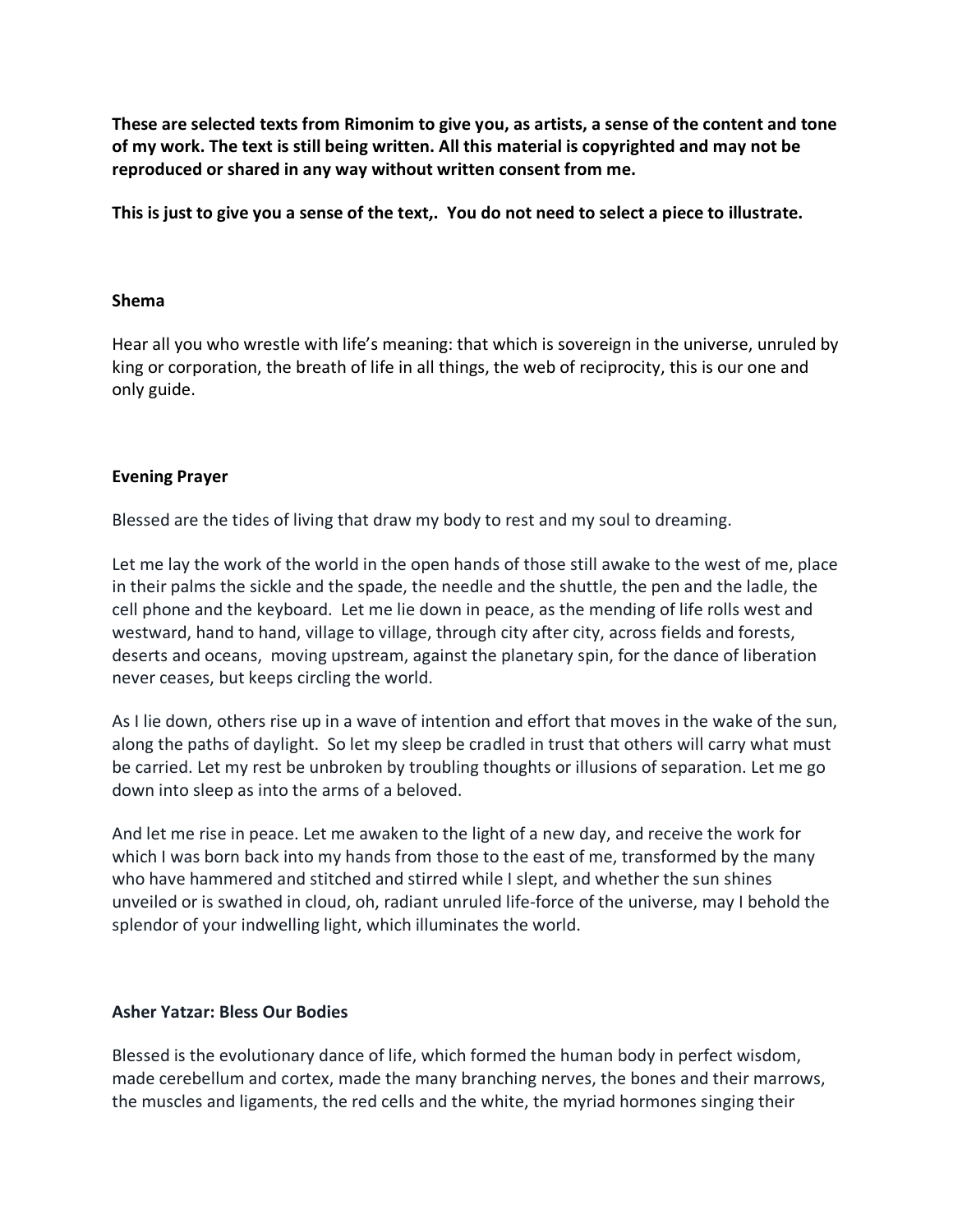biochemical song of praise, made eyes and ears, capillaries and fingernails, the magnificent heart with its chambers, all the organs and passages, cavities and openings. Blessed is natural selection and the infinite diversity of our shapes and colors, our forms and functions, and blessed is the ability to adapt, for it is well known and obvious that each one of us is made as we should be, that even though openings close, and closures open, even though limbs grow wildly and genes mutate, even though hearts dance to different drummers, lungs labor, bones bend and break, and biochemical signals go awry, even though we age and will someday die, we are infinitely splendid as we are. Blessed are you, life force of the universe, that has made us so varied and resilient.

## **In Praise of Guidance**

Praise be to the life force that grew us from seed, from single cells floating in brine, and through all the miracles of evolution made us human beings, created to live together, created to share food and water, created to carry each other's babies, created to tend and shelter each other. We praise the commandments of our true natures, to honor each other, to honor the earth and all that lives, to seek justice as plants seek the sun. We honor the gift of breath by living this day according to the deep commands of our creation, our original instructions.

# **V'ahavta**

Say these words when you lie down and when you rise up, when you go out and when you return. In times of mourning and in times of joy. Inscribe them on your doorposts, embroider them on your garments, tattoo them on your shoulders, teach them to your children, your neighbors, your enemies, recite them in your sleep, here in the cruel shadow of empire: *Another world is possible*.

Thus spoke the prophet Roque Dalton: *All together they have more death than we*, *but all together, we have more life than they.*  There is more bloody death in their hands than we could ever wield, unless we lay down our souls to become them, and then we will lose everything. So instead,

imagine winning. This is your sacred task. This is your power. Imagine every detail of winning, the exact smell of the summer streets in which no one has been shot, the muscles you have never unclenched from worry, gone soft as newborn skin, the sparkling taste of food when we know that no one on earth is hungry, that the beggars are fed, that the old man under the bridge and the woman wrapping herself in thin sheets in the back seat of a car,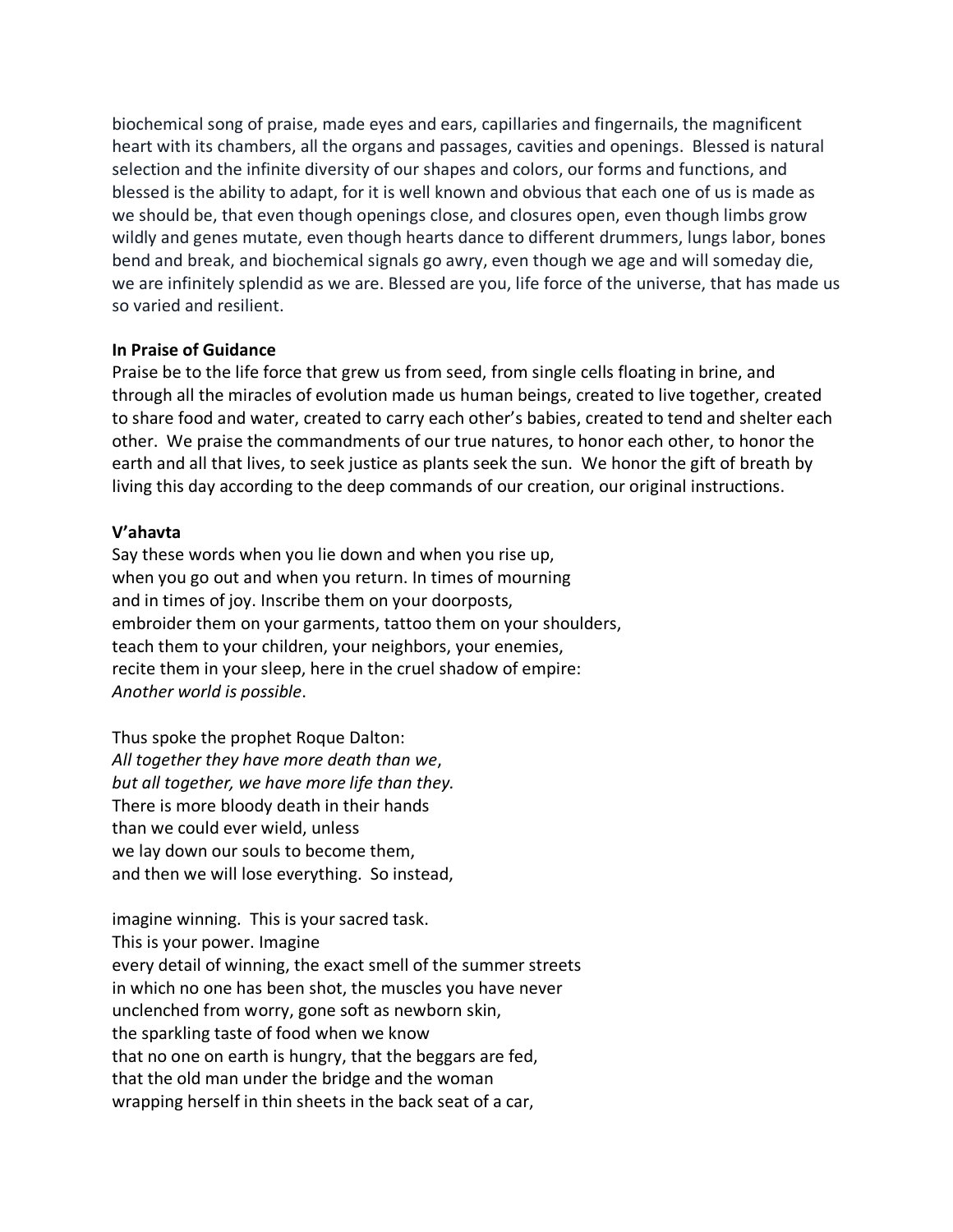and the children who suck on stones, nest under a flock of roofs that keep multiplying their shelter. Lean with all your being towards that day when the poor of the world shake down a rain of good fortune out of the heavy clouds, and justice rolls down like waters.

Defend the world in which we win as if it were your child. It is your child. Defend it as if it were your lover. It is your lover.

When you inhale and when you exhale breathe the possibility of another world into the 37.2 trillion cells of your body until it shines with hope. Then imagine more.

Imagine rape is unimaginable. Imagine war is a scarcely credible rumor That the crimes of our age, the grotesque inhumanities of greed, the sheer and astounding shamelessness of it, the vast fortunes made by stealing lives, the horrible normalcy it came to have, is unimaginable to our heirs, the generations of the free.

Don't waver. Don't let despair sink its sharp teeth Into the throat with which you sing. Escalate your dreams. Make them burn so fiercely that you can follow them down any dark alleyway of history and not lose your way. Make them burn clear as a starry drinking gourd Over the grim fog of exhaustion, and keep walking.

Hold hands. Share water. Keep imagining. So that we, and the children of our children's children may live

## **Do Not Rise**

This is my call to prayer: do not rise, do not brace your feet, calves, knees, thighs, your whole tired selves to push against gravity, against rest; and do not rise in spirit, hurling yourself skyward,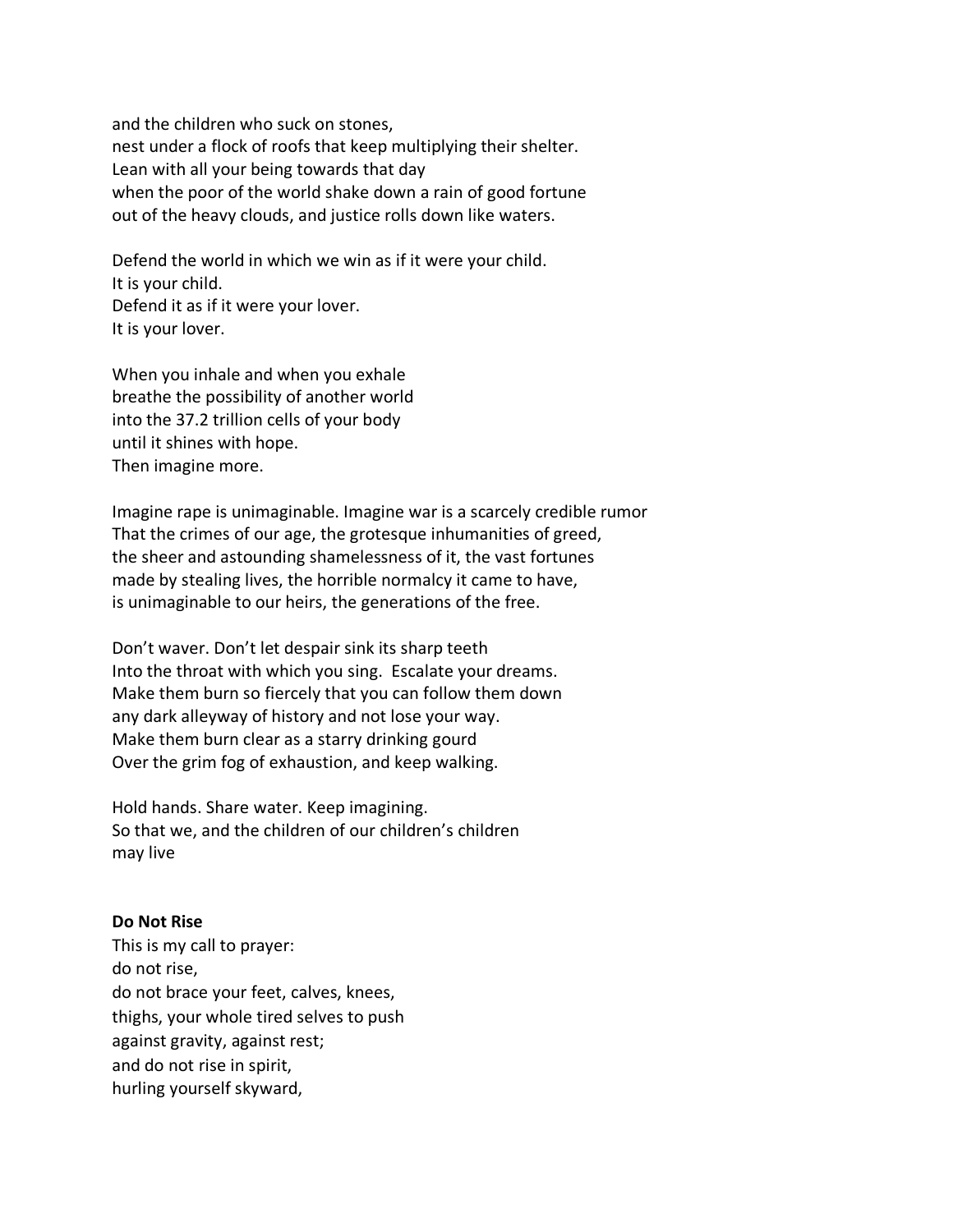but instead lie down. Sink. Open wide your hard working hands and let go of all striving. Let yourself fall gently and completely to earth. Go down into the holy roots of being where your prayers spread slowly by aquifer and mycelium, into the common ground, or do not spread, and enrich the soil of exactly where you are, then pray.

### **Psalm 23**

If I were a sheep, this earth would shepherd me

and I should not want.

If I were a skylark the sky would lift me high

and I should not fall.

I lie down in the greenest of pastures

cradled in the scent of growing leaves.

I am held in the tumult of the rapids

until I come to still waters

for the true spirit that is in me

is met

in the wild generosity

of the living, untamed world.

It meets me in your smiling eyes,

and in your just rage.

When my soul grows weary I am restored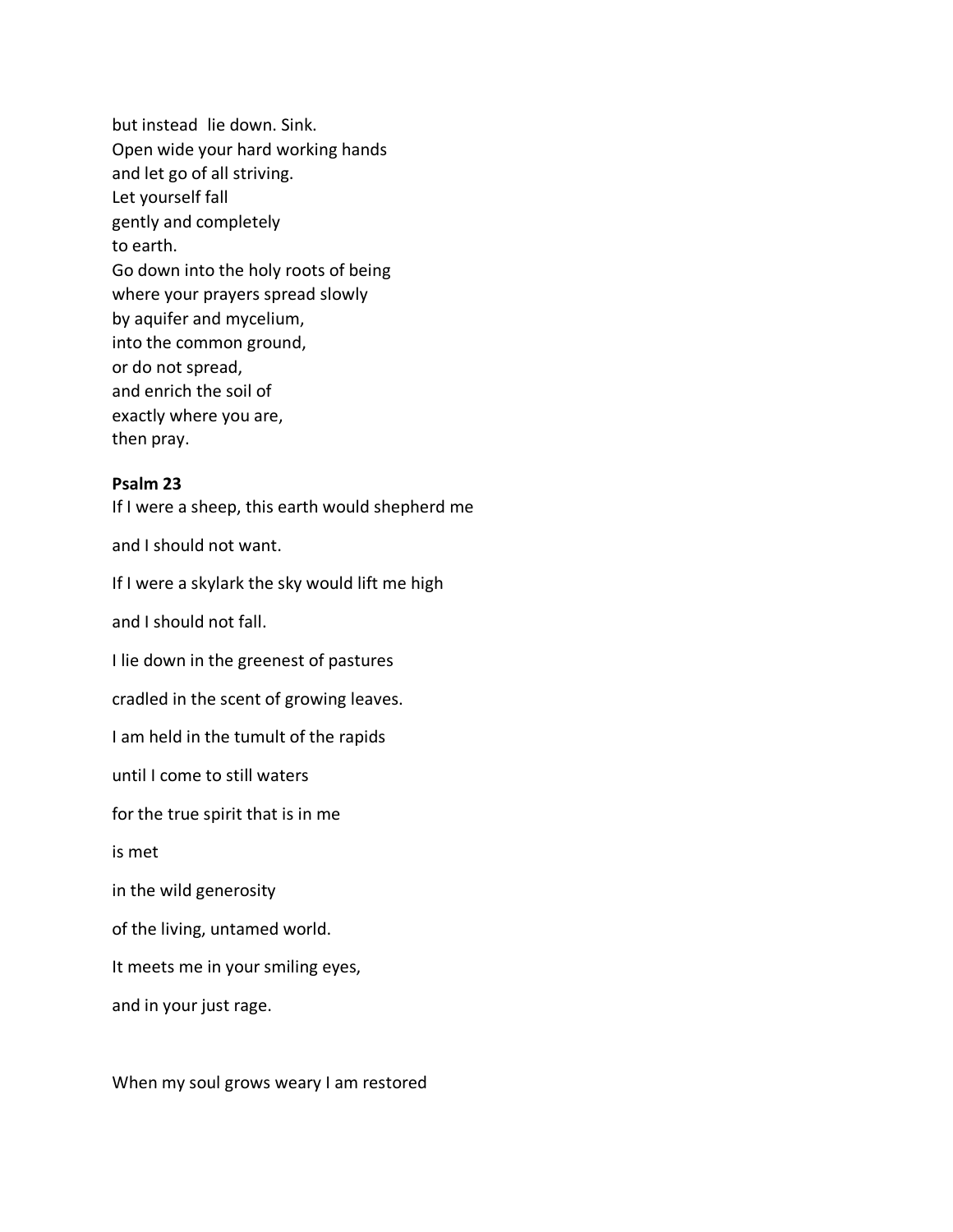as sap rising in spring restores the trees, because we are together, and because I am made of spirit and earth and so are you, and the sheep, the lark, the tree, the grass I am called, tugged, by our entangled rootings back onto the paths of righteousness.

Even when I am walking in those valleys that are shadowed by death without horizon or compass where I feel most alone and wrong and confused I will fear no harm. Because you are with me, there is a rod like a shaft of light. There is a staff like the shoulder of a friend. There is an arrow that points the way.

Even when I am surrounded by ill intent, when danger glints in the shadows and hate snarls and snaps at my heels, there is a feast of joy spread before me. I am anointed as if with sacred oils. I am veiled in the grace of being alive, here, now, myself, with you. My cup is never empty. It brims over and waters the gardens of the troubled world.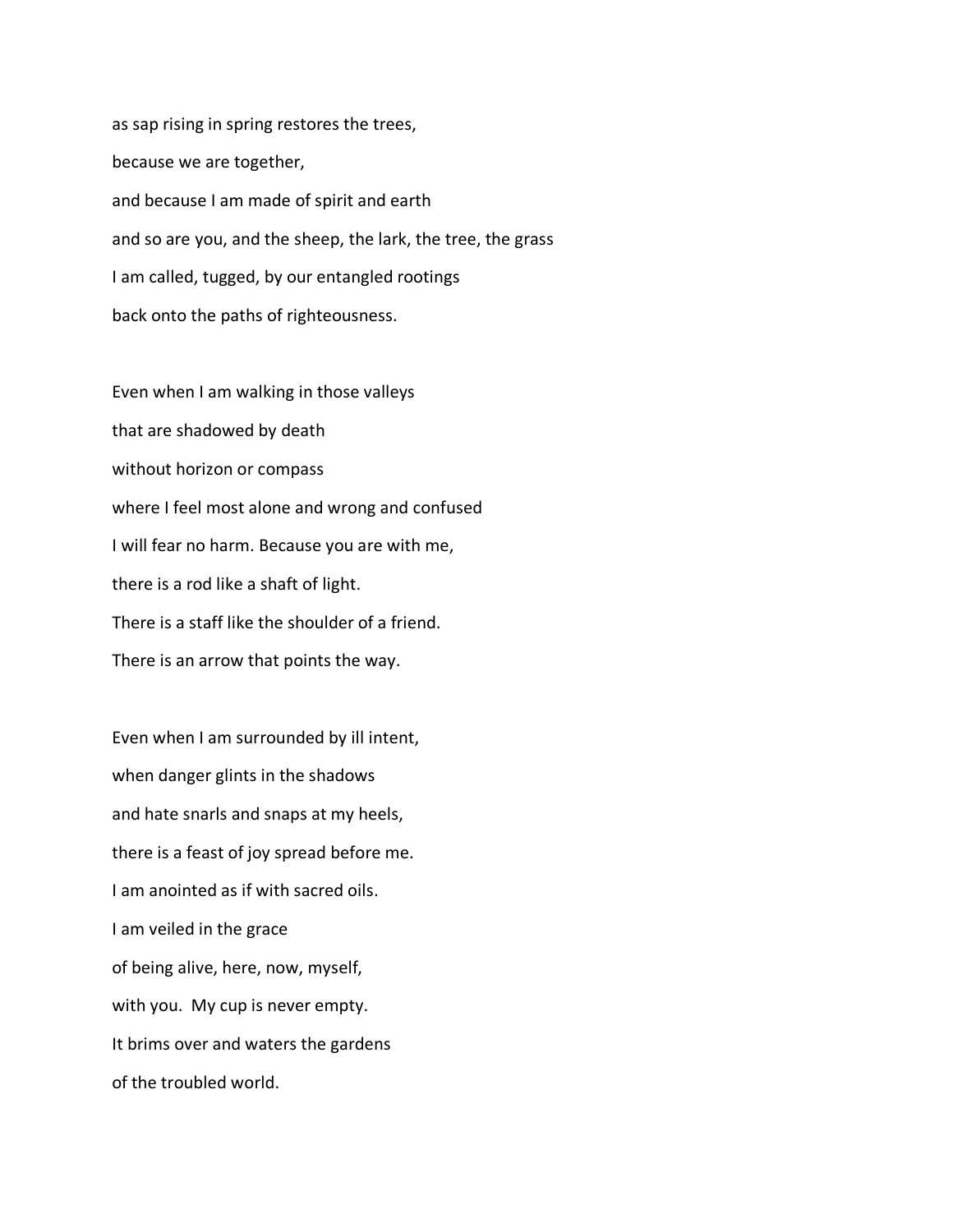For there is goodness and mercy enough for everyone, for all of the days of our lives, and it is in our hands to plant the seeds of it in every place on earth, and even among the stars, so we may dwell in the house of spirit forever.

# RACIAL JUSTICE INVOCATION

In the heart of this congregation, we have planted the seeds of racial justice, a handful of grains in the earth of our belief, a place to tell untold stories, a place to draw maps of long journeys, a place to unveil our heartbreaks and look our ignorances in the face. The seeds are only beginnings, possibilities that must be watered, weeded, fed. It means we have to haul buckets, spread manure, and pull up the wickedly thorned thistles of our defenses. It means getting down and dirty. This racial justice initiative is a not yet sprouted garden of unequaled beauty germinating among us, medicinal, nourishing, fragrant, and the seeds begin in conversation, in a cluster of six bare earth plots called affinity groups. There are trowels enough to go around, and each one of you has a place to sit cross-legged on the ground and begin.

Or to change the poem, in the heart of this congregation there is a new song that we can all dance to, and this is its choreography.

We who have hovered at the edges, with our bundles of silence, our cracked rage, our suitcases full of dispossession, our not rocking the boat for fear of drowning, our letting our white cousins massacre our names, our letting our white cousins ask if we are the help, aching to be known, aching to speak our Jewishness in accents you have never heard before, we who are called indigenous, called Black and of color, we Jews beyond the Ashkenazi pale, will step, hobble, roll into the center, unassimilated, fiercely lovely in our unedited truths, bringing all our ancestors speaking all their languages into this room, saying we are not confusing, singing we Jews are a garment of a thousand threads, a coat of 20 million colors, for the heart of the Jewish world lives equally in every Jew, and no one is exotic, and every one of us is Jewish enough, and however we travel through the world is a Jewish path.

We who have held the center, raised the roof beams, wrestled old words into new melodies, carried our treasured scraps of Yiddishkeit next to our hearts, carried our shtetls, our Europe, our ship's passenger lists, our landings in the goldeneh medina, we who walked unknowing into the occupation of other people's worlds, walked unknowing into whiteness that coated us bit by bit like layers of shellac, deadening our senses, we who are etched with the pain of separation from all our others, we settlers hungry for unsettling, we will step hobble, roll outward to the rim of the circle and hold space for our kin, will fast from speaking first, will fast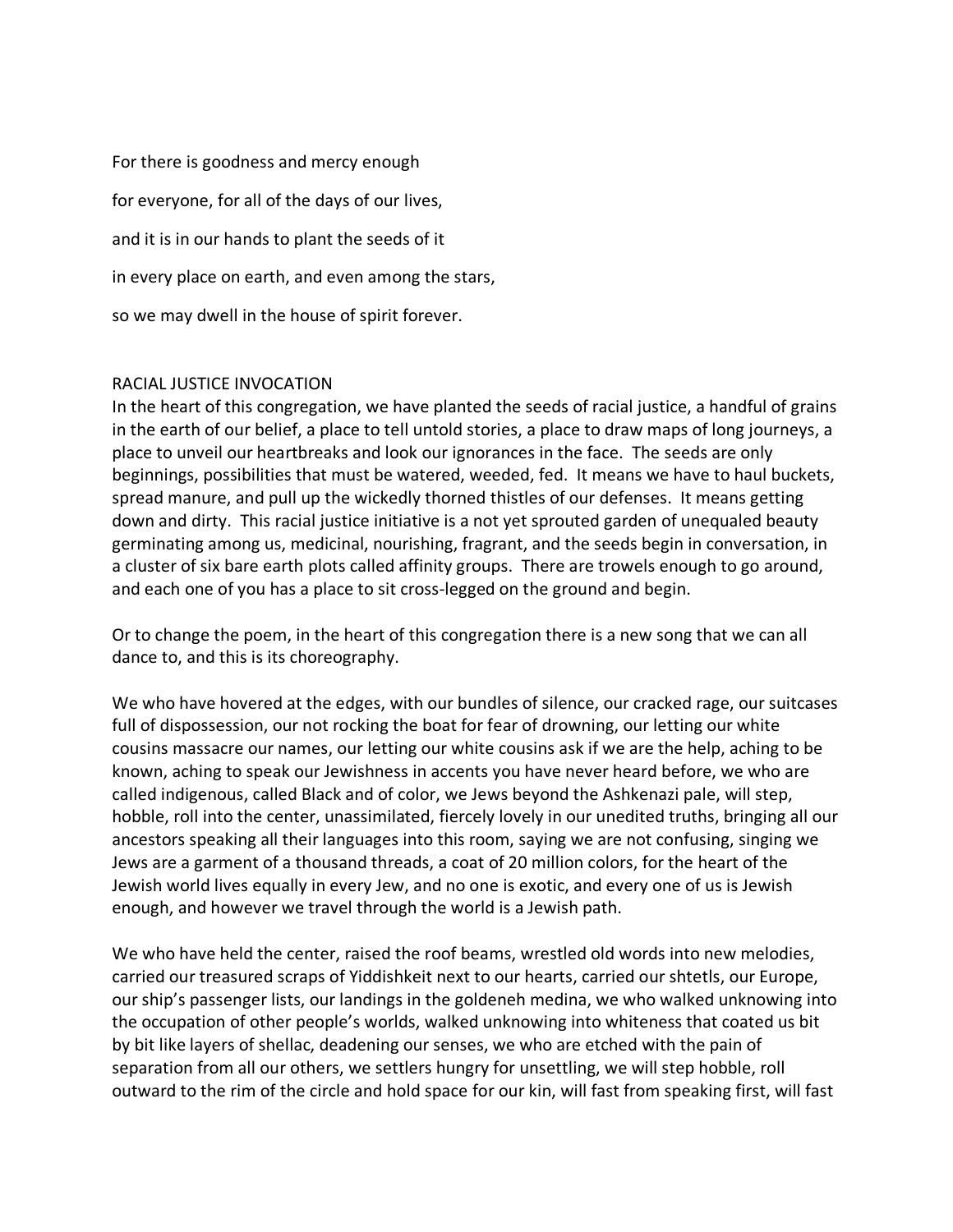from being the ones who know, will feast on listening, will let the varnish crack and peel, saying we will not be confused, singing the heart of the Jewish world lives equally in every Jew, and no one is the norm, and every one of us is a real Jew, and traveling together through the world is our Jewish path. And stepping in and stepping out we will weave a dance of justice right here in this room.

There are dance shoes enough to go around, and each one of you has a place to tap your feet, warm up your muscles and move, a place called affinity group. Indigenous people, we have a place. Black people and People of Color, we have a place. Mizrahim and Sephardim we have a place. People with white privilege, we have a place. White parents of children of color, we have a place. Families of color including white co-parents, we have a place. One two three, one two three, dance!

### Made Of

We are made of the mineral dust of stars and every molecule of us burns with the memory of vastness and splendor. We are living constellations, minute fiery suns, each of us with our orbiting miraculous worlds, our silent moons, all born from the hunger of atoms to embrace. Our light reaches beyond us, through the beautiful dark, through the universe without end. Everything that exists, has existed, will ever exist in all the unimaginable folded flower of time is holy, and there is nothing ever and anywhere that is not God.

We are made of earth, small seeds, dreams of photosynthesis, curled inside brown husks, made to crack painfully from our shells, to push heavy soil aside, to move, stubborn and fragile toward our destinies, into sun and rain. To break and grow green, break and flower, to be trees of life, and fall broken onto the ground becoming rich humus full green unbroken dreams. Everything that is, we turn into ourselves and give back as soil. Give back as oxygen. What we breathe is each other. Nothing that lives is alone.

We are made of water: salty rivers run in our veins, lymph ebbs and swells, saliva and tears leak into the air and dry. We are always changing: wide seas into clouds, rain into puddles, rivers into muddy fields that run along ditches into the sea. We flow, freeze, boil, rise, disperse, are hurled this way and that. We declare that we are the blue edge of glaciers, the great ocean swell, stagnant teeming ponds, months long tropical downpours, the delicate tracery of frost on a dry leaf, rusty drip of a faucet. We are the shape of what's happened to us. We are caught up in doing, and whirl through our lives, suffering, joyful, filled with doubt. And yet we return to ourselves again and again, to the Self that is all there is. We are made of water, called to find our true level by that great force of love we call gravity. We are made to trust our destination. We are not lost.

## Blessing for Zoom Spaces

Blessed are you Shekhina, who dwells everywhere and in no one place, for teaching us the gift of imminence. We gather in time but not space and like mycelium our essence is connection.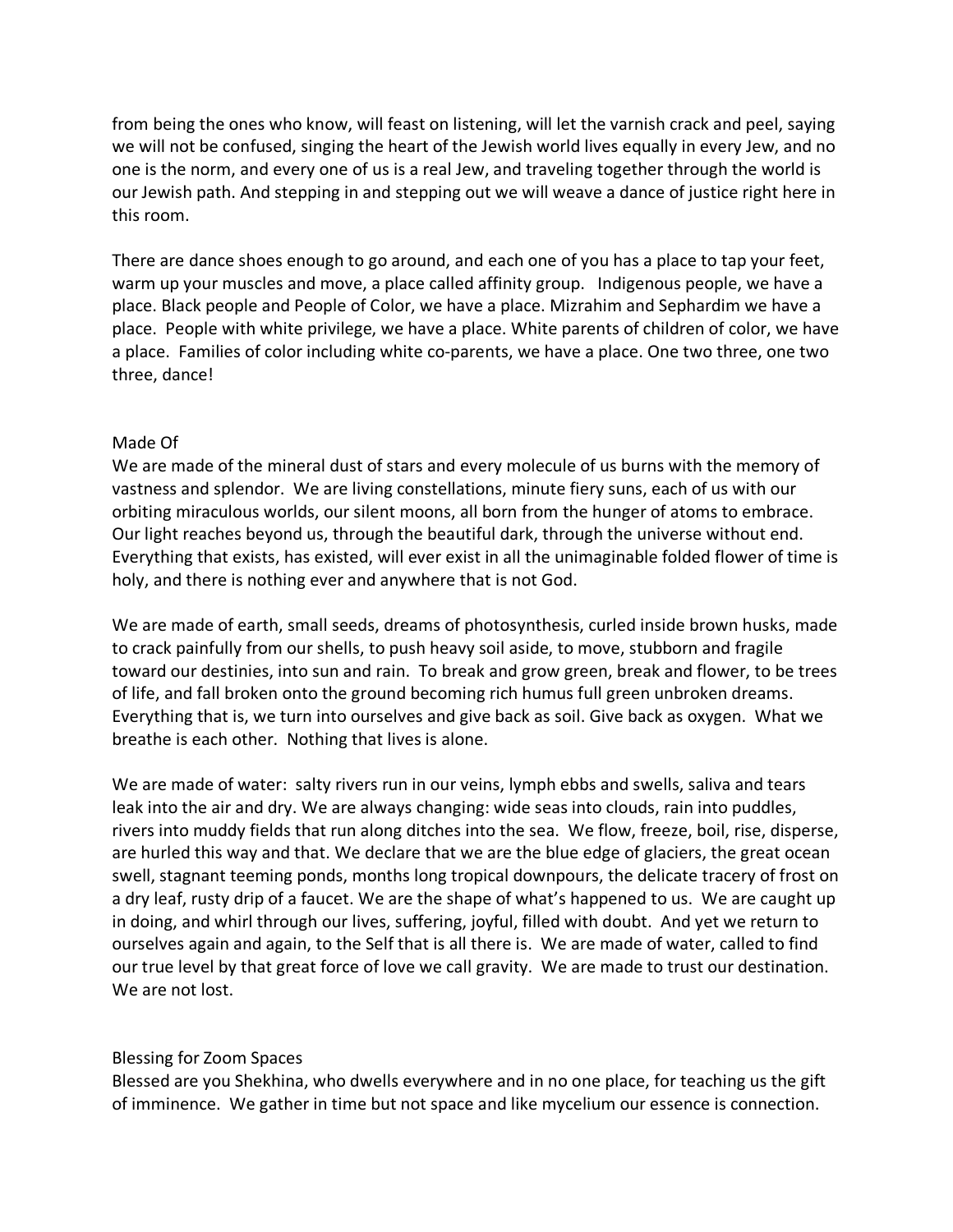This tent we enter is made from the songs of lightning storms and stars that move at the speed of light, a billion tiny waves reaching our shores each second. If there is a holy of holies in each of us, then this act of gathering, the synchronicity of breath, weaves a temple around them, a spiderweb of spiderwebs, a galaxy of galaxies, a chrysalis of transformation whose silk is spun from intention and love. Like the fine-spun threads that spiders pull from their own flesh, these filaments are supple as air and strong as steel. We have no need for stone.

Though we have crafted fine buildings, warm and lovely rooms, and been blessed by the touch of each other's hands, we are not bound by roof beams and paving stones, not even by the minyan of our bodies.

Blessed are you, Shekhina, breath of life, unbounded by geography, through whom we offer each other the sanctuaries of our hearts, the shared and inextinguishable light of our minds. How beautiful are the tents of our people. Come triumphs and troubles, across time and space, in quarantine and in the regathering time beyond, we will dwell in your house forever.

# **Slichah for a Shmita Year**

let them go like birds released from cages let them go like fruit rinds giving themselves to the soil let them go like pebbles rolling away underfoot on a steep trail let them go like crumbs scattered for pigeons let them go like sweat dripping from our brows

If we have messed up, let it go into the great compost heap and become the nutrients for new seeds, intentions, blessings pink blossomed, azure, ripe with tender food. If others have hurt us, let clean water irrigate the wounds and let the runoff water effortless gardens that spring up between the furrows of sleeping fields between the cracks of unswept sidewalks, take over the untended lawns.

Let grudges crumble to dust. Let shame dissolve into loam. Let each harsh word we hurl at ourselves;. be turned into petals before they land. Let everything, all of it, be recycled. Let the trash become jewels we string into necklaces and drape around each other's necks.

Let us enter the year of fallows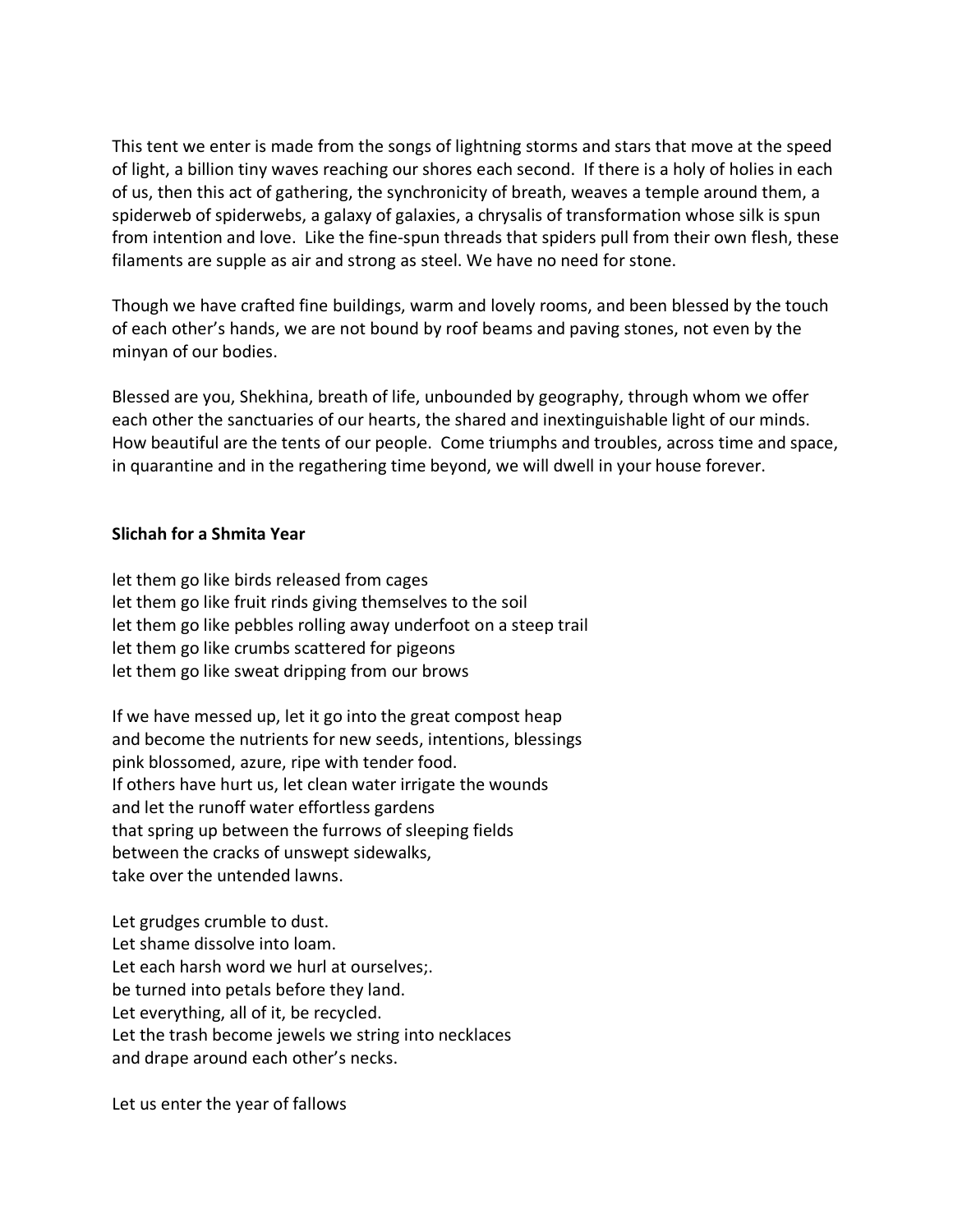burdenless. loose-limbed, lie down on the dark earth, do nothing, let tiny rootlets emerge from our fingers let ourselves be covered with moss and instead of doing become the sapling students of the elder trees, and *be* ourselves into the new year and *be* ourselves toward the new world that waits like an autumn bulb packed with unimagined colors ready to wake and bloom just under the skin of what is.

# **Sukkot in Chicago**

## EAST

This is Red Cedar, tree of dawn, whose smoke is a cleansing incense, whose scented boughs fill the forest with freshness. And this is the place of air.

We thank all the beings that exhale the air we inhale, the great rainforests, lungs of the world, the shimmering plankton, turning sunlight and seawater into oxygen. We thank the wind that brings us rain, and dust, and seed, and the migrating birds.

*We give thanks for the voice of Creator in the wind, the breath of God on the waters, ruah chai, the breath of life.* 

We live in a time in which the sky itself is in danger, ripped apart by the gasses of industry, the smoke of burning trees, the wakes of jet engines. When the heating atmosphere burns up the clouds and the sweet wind is choked with fumes. When heating oceans spawn immense, powerful storms that tear our worlds apart.

So we will become sky protectors, wind guardians, defenders of everything that makes air. We will interrupt the business as usual of pollution, and block the banks from their profits. We will befriend the wind and let it turn our mills and fill our sails. We will join with all the peoples of the earth, and stop the engines of extraction for the sake of breath.

## SOUTH

This is persimmon, pechamin, flame colored fruit of autumn, shaped like the human heart, holding the place of fire.

We give thanks for the fire of the sun that gives life to all things. We give thanks for the sacred fires of memory that hold our stories.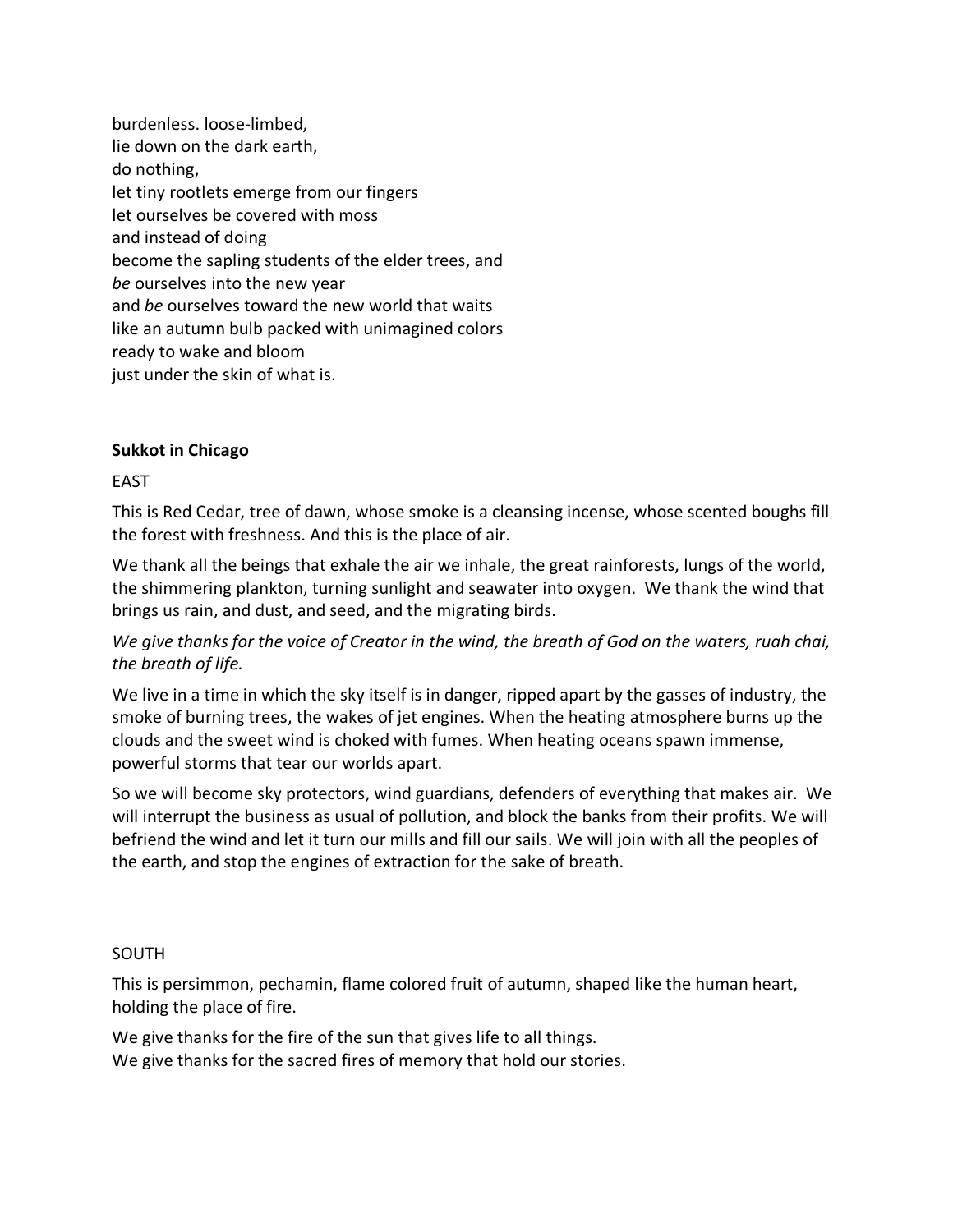We give thanks for the gift of fire that cooks our food, warms our bodies, keeps us safe, and makes a gathering place. We give thanks for the double candle flame that gathers us to prayer, and the fire of our own hearts.

We say in the words of poet Adrienne Rich that we are *with the rowboat ice-fast on the shore in the last red light of the year that knows what it is, that knows it's neither ice nor mud nor winter light but wood, with a gift for burning.*

We live in a time when fire rages uncontrolled across the world, ignited by greed: cattle ranchers and soy planters setting fire to the Amazon. Wildfires sparked by unmaintained cables choking California, Oregon and Washington in smoke. Fires searing through the rainforests of West Africa, and the Siberian taiga. When colonizers try to desecrate the sacred volcano of Mauna Kea, looking at the distant fire of the stars and ignoring the sacred fires around them on the earth.

We who are fire keepers will tend the fires of our people and pass its embers from hand to hand. We children of the burning bush that is never consumed, will keep the flame of spirit alive in us. We will let the sun heat our houses and light our nights. We will use energy wisely, and tend the land with fire, to make ash that feeds the soil, to clear away underbrush. We will interrupt the burning of our ancient ancestors to fuel the endless hunger for more. We will feed the sparks of courage within and between us, and join with all the people of the world, in a blaze of hope and purpose, restore our creative fire and ignite a global culture of reciprocity and generosity as the beating heart of human life on earth.

## **WEST**

This is Willow, tree of the water's edge, whose leaves flow like streams, whose wands are the bones of basketry and longhouses, and this is the place of water. Here by the vast lakes that hold one of every five drops of fresh water in the world.

We give thanks for the rain that falls to earth and fills the rivers and lakes, that makes the corn rise, the fruit swell, the tight bud open into bloom. We give thanks for the quenching of thirst, for washing our bodies clean, for the rivers that move through our flesh. We give thanks for great blue glaciers and tropical downpours, for thundering cascades and delicate dew. We praise the living being we call water, that flows in and out of red veins and green, making a tracery of drops spangling the globe, this wet planet of our birth, this single organism we are. We are made of water's dance.

There is no good English for Mni Wichoni because English has turned a living being always in motion into an object, a noun, but in Hebrew we say mayyim hayim, the living waters.

And yet everywhere water is in danger. Huge dams choke the flow of rivers to make more power for the powerful. Industrial poisons seep into aquifers, gush into the Gulf, spill out of pipelines, spread across pools in the Ecuadorian Amazon, corrode the pipes that now carry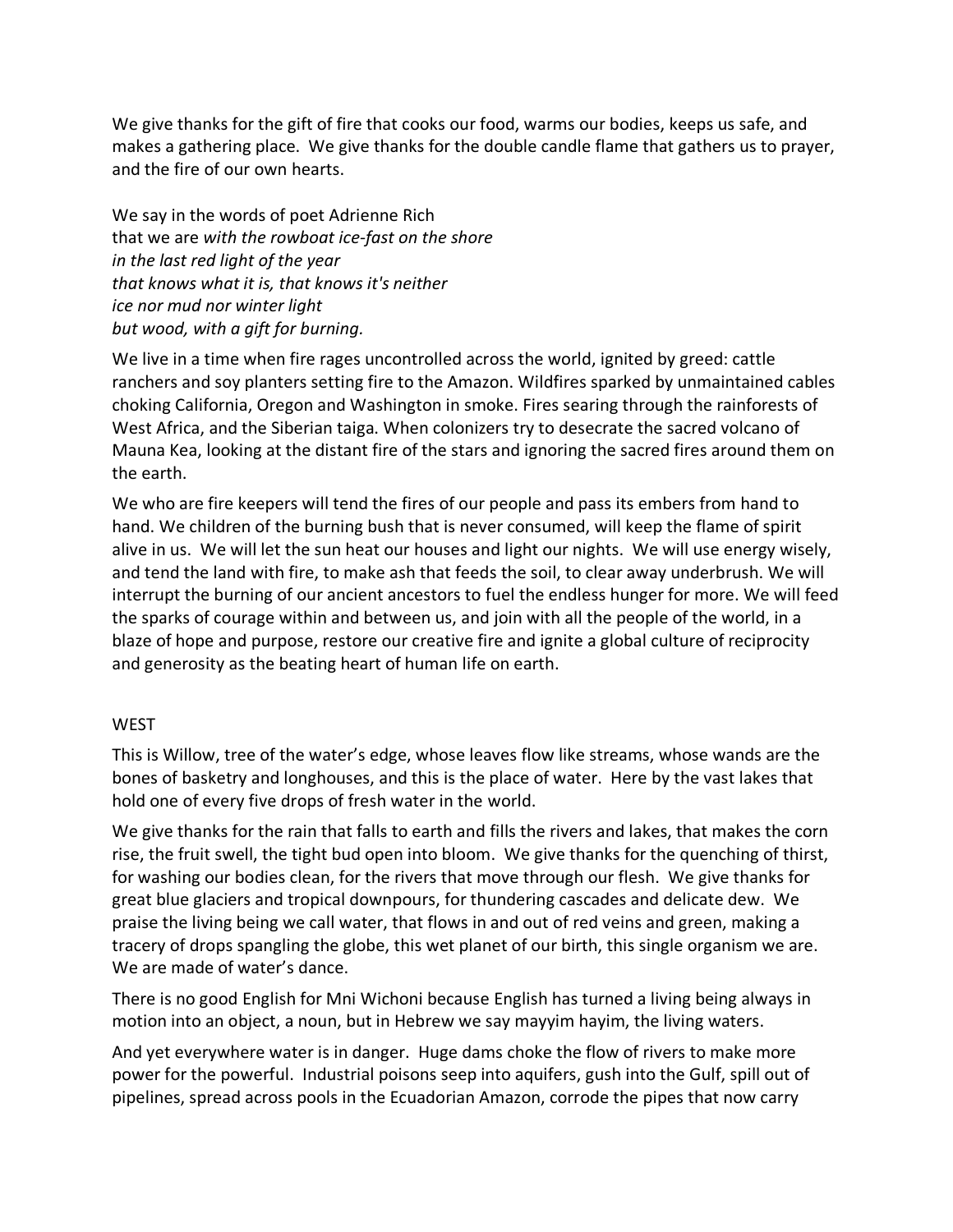brown sludge to the faucets of Flint. As the world heats, green places go dry, and oceans rise up to drown island nations. Rivers overflow they banks and sweep our homes away. Storm surges wash us into the sea.

*Guakía guakiáchi ni. We will love and protect the waters.* We will lift up the charter of the Great Lakes Commons, stop pipelines and hydroelectric dams, reforest the naked slopes where roots hold water and branches draw the torrent down. We will get in the way of pillage with these bodies filled with rain. We will join with all the people of the earth to make a new deal that is both green and red, and we will pray for the drops to keep falling.

Send to us the angel Af-Bri, trailing showers to soften the dry face of the wasteland when it is hard as rock, to soothe our spirits and bring us back to life. You who make the wind blow and the rainstorms descend, who kindled the sun and moon and stars, and formed the earth on which we live, grant us water as a blessing and not a curse, for life and not for death, for abundance without thirst, amen.

# NORTH

This is maple, shaped like our hands, sweetness in its veins, just beneath the skin, ablaze with colors as varied as the earth itself, and this is the place of earth, soil, rock, clay.

We give thanks to water, fire and ice for grinding rock into dirt. We give thanks to all the creatures who dying, made soil, and to the soil, full of life, erupting into leaf and blade. We give thanks to the ancestors who made the black earth of the Amazon by burying compost and charcoal for thousands of years. We give thanks to our mother who feeds us from her body.

# *We say the earth is not real estate. The earth is alive. We say the earth has no borders or property lines. The earth is alive.*

The Earth holds our ancient dead, and deep under our feet, the graves of our ancestors' ancestors, ancient phytoplankton pressed and simmered over eons into paleo-blackstrap, fossilized sunlight, the thing we call petroleum.

We will not allow the desecration of the dead in the name of money. We will turn our world toward the sun and wind. We will not allow this earth to become a burnt offering to the gods of wealth.

We say the earth is hurting. Eroded hills, dust on the wind, drought turning the fertile ground to cracked and barren wastes. Soil washing into sea, acres disappearing from the gulf coast lands of the Houma, a football field an hour. Islands around the world swallowed up by rising seas and melting ice caps. Soil weakened and leached of nourishment, so it no longer grows crops, and farmers must walk a thousand miles to a border lined with cages trying to find food.

We say we will feed the farmers *and* the soil, open the cages, push back the bulldozers and replant the slopes. We say the earth is the mother of all of us, and no one has the right to possess her. We say we will heal the earth and defend her. We say we will sink our roots into the ground and we shall not be moved. We say the earth is not for sale.

With Nicolás Guillén we say: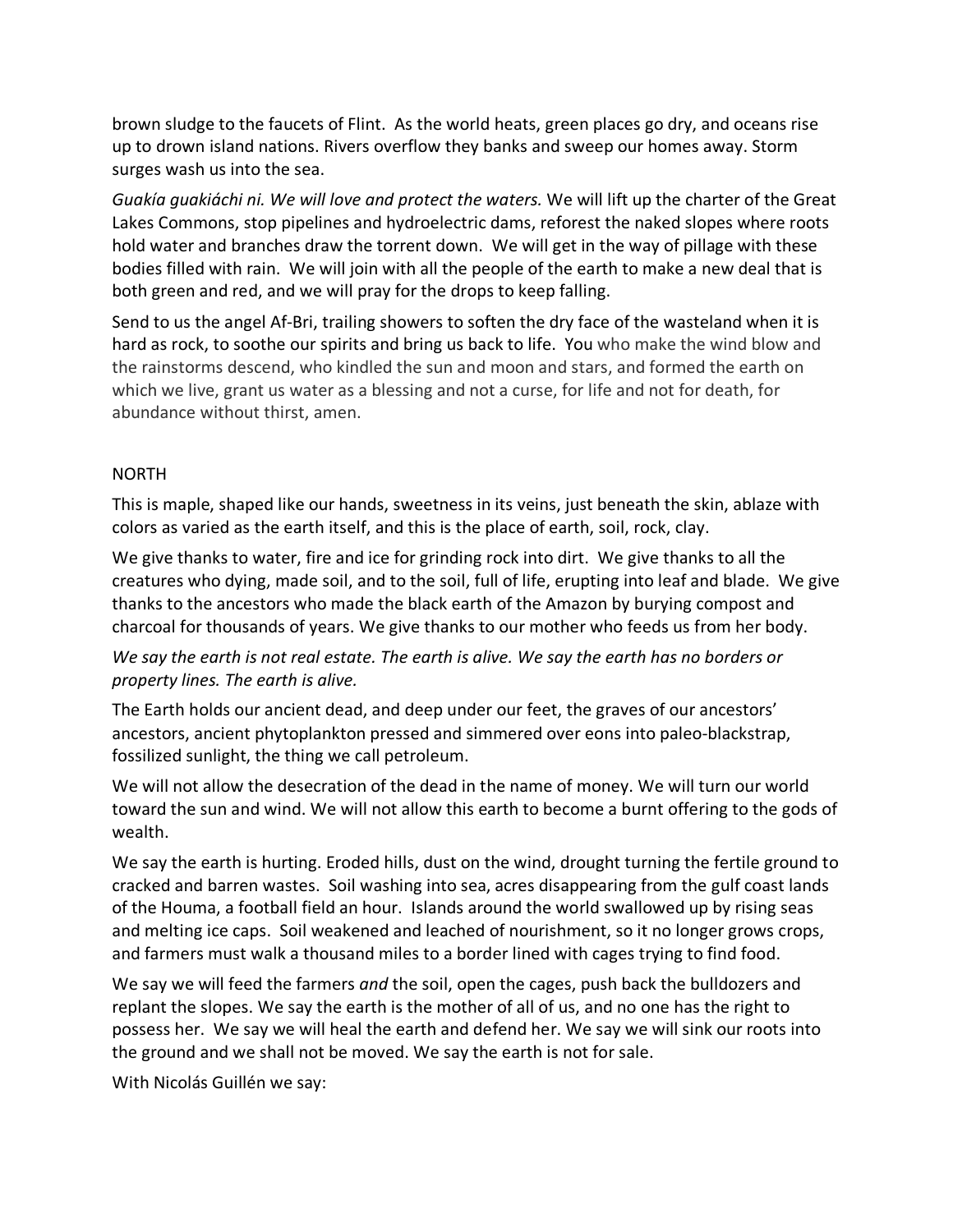Can you sell me the earth, the deep night of roots, dinosaur teeth and the scattered lime of distant skeletons? Can you sell me long buried jungles, dead birds, fishes of stone, volcanic sulfur, a thousand million years rising in a spiral? Puedes Venderme tierra, can you sell me land, can you?

The earth that is yours is mine. All of our feet walk it. Nobody owns it, no-one.

# **Rivers of Grief/Tents of Kinship**

By all the rivers of our many exiles, we have sat down and wept, as we remembered the lands of our ancestors, the lands that were stolen from us, the places we were stolen and driven from.

We wept as we remembered birdsong in the meadows of Andalusía and moonrise over Baghdad, the cold winds of autumn off the steppes and argan trees in the valley of the River Draa, ripening pomegranates of Jerusalem, apple orchards blossoming in Ukraine.

We wept as we remembered the waterfalls of Yukiyú, the scent of guavas and seawater, towering trunks of ausubo, guayacán, capá. We wept as we remembered the wild rice beds of the north, the singing of loons, all the forests and river banks of the Anishinaabe, the windswept beauty of Lakota grasslands, ribbons of light over ancient homelands in the deep north, the long ago eastern woodlands of maple and beech, left behind as our peoples were pushed westward by settlers from across the sea. We wept, remembering the volcanoes and lakes of the K'iché and Kaqchikel, the rivers and islands of Lenca and Miskito, the desert springs of the Nahua.

We wept, remembering rainforests and savannas, the red rice marshes of Mali and the tulip trees of Ghana, the lapping of waves in the mangroves where the Niger meets the sea.

We sat on the ground and wept our grief, and we hung our flutes and drums and the songs of our hearts upon the willows, for those who carried us away into captivity, those who drove us at sword point and gunpoint from the lands that our people knew and loved, those who stole our children and silenced our languages, those who laid waste to the earth, demanded of us that we sing and dance for them, that we entertain them, that we wear costumes, that we work the comedy circuit telling jokes that ridiculed our families, that we turn the stories of our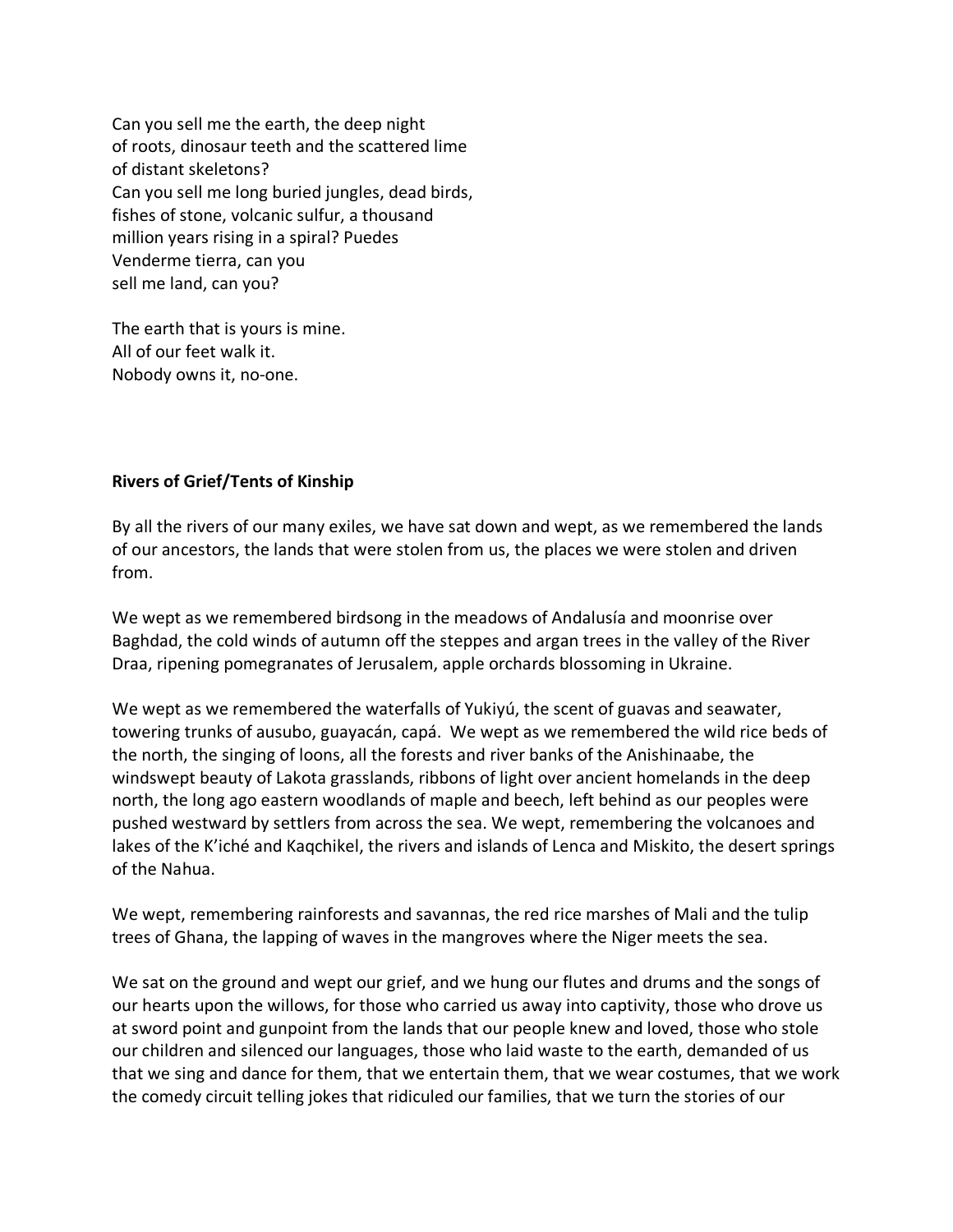peoples into gift shop souvenirs and mascots for their sports teams, that we get over it, that we assimilate or die, that we be cheerful.

But how can we sing creators' songs when our roots have been torn from the ground that made us, our languages smothered, our children taken away to be raised by our captors in a world of punishment? We begin without words, to sing our grief together.

We are windblown seeds, uprooted a thousand times and blown across oceans to this place. We are from seven days walk north along the lake shore, pushed here by glaciers of greed. We are from the islands south and east of here, brought on wings of storm, and if we all carry grief in the palm of one hand, in the other we hold tight to joy, for we are still here, breathing the air, alive in spite of everything, fulfilling our ancestors' dreams.

No matter how many times we've had to leave our homes, no matter how many burning villages are at our backs, we carry creator's song within us, everywhere we go, praising the beauty of this flowering earth and all its peoples, and rooting ourselves in kinship with each other and all living things. This is the shelter we weave with our hands working together. Our friendships are our beautiful tents, and for this hour, we have pitched them here.

## *Ma tovu: How beautiful and good are the tents of our peoples.*

Ma tovu ohalecha Anishinaabe, mishkenatecha Ysrael. Ma tovu ohalayech Potawatomi, mishkenatayich Mizrahim. Ma tovu ohalecha Romanyoti, Mishkenatecha Hochaank Ma tovu ohalayech Arawaka, mishkenatayech yosh vey teyvel

## **Passover in New Orleans**

## FOUR ANCESTORS

Every living thing resists harm. Every living thing fights for its life. Who doesn't long for safety, peace, to be free? But history pounds on us, shapes us, makes the roads we take and the ones we cannot see. Here are four ancestors, four ways to go. Each with their lessons and warnings, each with their word to say, each with a piece of the map to freedom, each one taking us part of the way.

## **The Ancestor Who Hides**

I am the one who bides my time, who hid my face, who changed my name, who put the mezuzah inside the madonna, the orisha in the saint, the archives of the ghetto in a milk can underground. I passed on the knowledge of our history in secret, only lit candles behind shuttered windows, camouflaged my meaning in a layered song, whispered forbidden languages at night, and I saved myself and others through deceit. I lived in a closet, in a cellar, went underground, wore a disguise, changed my accent, my clothes, my food, the way I walked, became someone else each time I left my house. For centuries this is how I survived, keeping only the smallest flame of us alive. I watched and listened, kept a record, carried messages, was a model prisoner, always lowered my eyes, and worked in secret for the common good. I know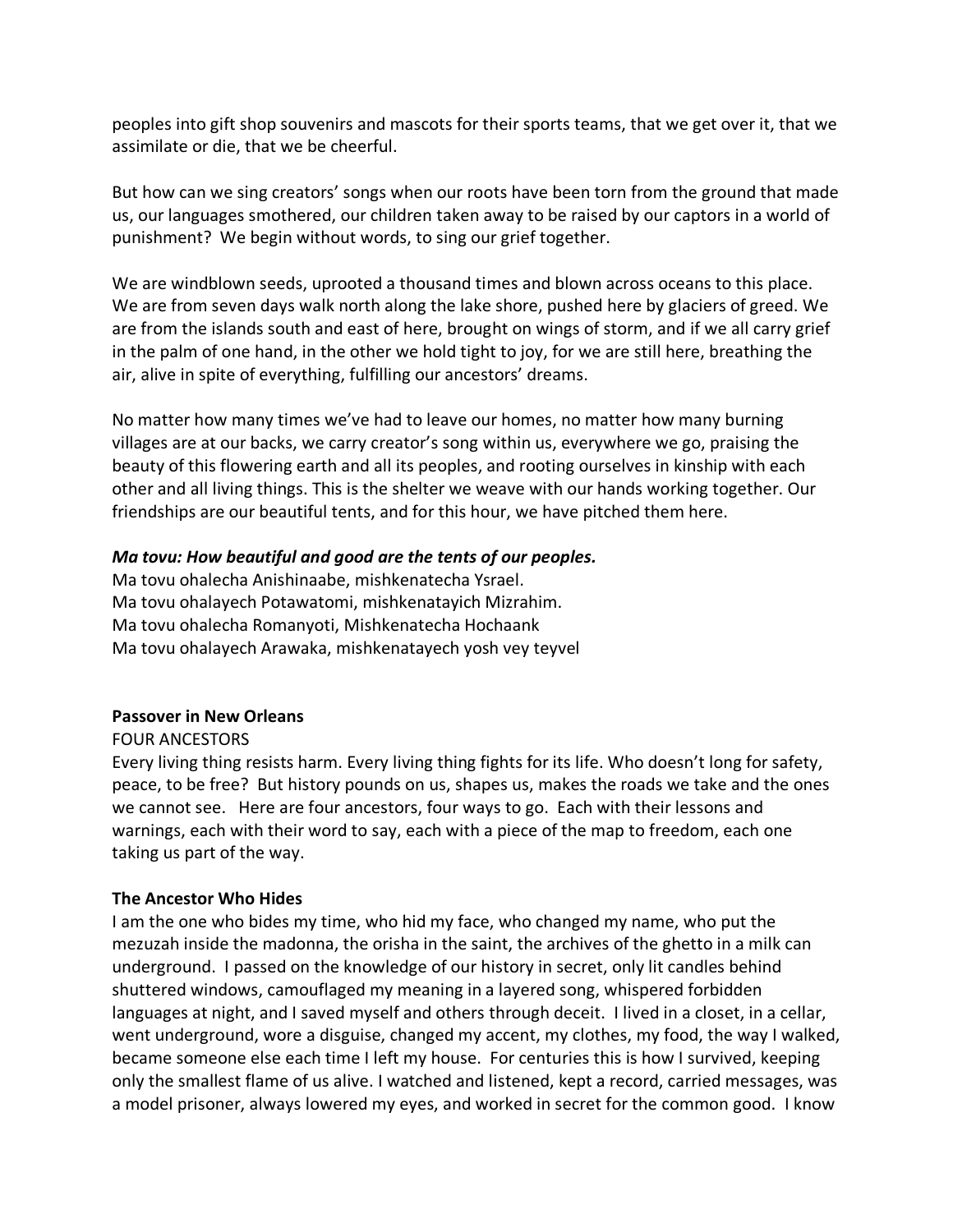how to speak in code, to recognize the others, to make a sign, to infiltrate, to pass as someone else, to save what matters most and leave the rest behind. I choose to live and fight another day, live til I have a chance to get away, carry the seeds of other times within, and wear my secret like another skin. I am alive, but after so long in hiding, who do I know, and who in world knows me? When it's time to open the doors and windows wide, what if I can't find the key? My strength is to reckon up the odds, avoid the battles that I know I'll lose, and even though I count the heavy cost, because we live, not everything is lost.

# **The Ancestor Who Runs**

I am the ancestor who runs, who carries the magic of escape, who knows the borders of captivity, each link of chain, each post. Who stows away, slips under barbed wire, swims the river, disappears into untilled land. I jump the train, head for the hills, go into the swamps, follow the drinking gourd, forge the papers, bribe a guard, dig a tunnel, pay a smuggler, go into exile, carry my life in my pocket, eat where I can. My map is a song, a quilt, a riddle, a name someone said to memorize and not write down. Somebody told me there's a safer place than here, so I navigate by possibility and fear. My strength is to risk my life for something better, to take a chance and leave the devil I know, to break the line, to run for the woods, to cut the rope, no more heigh ho heigh ho and off to work I go. But when I run, who do I leave behind? Who else's lives do I risk? And when I arrive, whose homes lie underfoot, what if my coming makes new refugees? Or do I keep running, never taking root, my promised land just over the horizon, round the bend? I ask you to think outside the box, beyond the borders of your lives. To leave the familiar and take a chance on something new. What if the dream that seems impossible is true?

# **The Ancestor Who Builds**

I am the ancestor who takes root right where I am. I plant food in empty lots, and organize to stop the local dam, the prison over the hill, the incinerator upwind, the neighborhood gentrification plan. Day after day I plant and hoe and weed, fighting to build just a piece of what we need. Each time we win an inch, somebody lives, somebody gets the strength to take the next step and the next. The decent housing we can afford can shelter the dream of something more. I open freedom schools in storefronts, take over city councils, sink a well, start language classes so children will know their elders, make worker coops in the factories and fields, send books and water filters, tents and solar lights. I am a cup of water in a dry land. I am a lantern in the night. I build a little piece of freedom, but is it just for those whose names I know? I rig a shelter from the storm, but am I settling for staying dry, while wind and water rage and others drown? Did I make a country out of other people's pain, learn to accept that their loss was my gain? Working night and day for what seems practical but small, will I forget to plant the seeds of a bigger liberation for us all? Did I cut down the leaves and stems of injustice and leave the root intact? My strength is making hope concrete, making it real, inspiration we can see and touch and feel. The lesson of my junkyard garden plot of food and flowers: each time you win an inch, reach for a mile. Hope builds on hope, and acting powerful builds power. But never settle for a little patch of sun. Push back the shadows til it shines on everyone.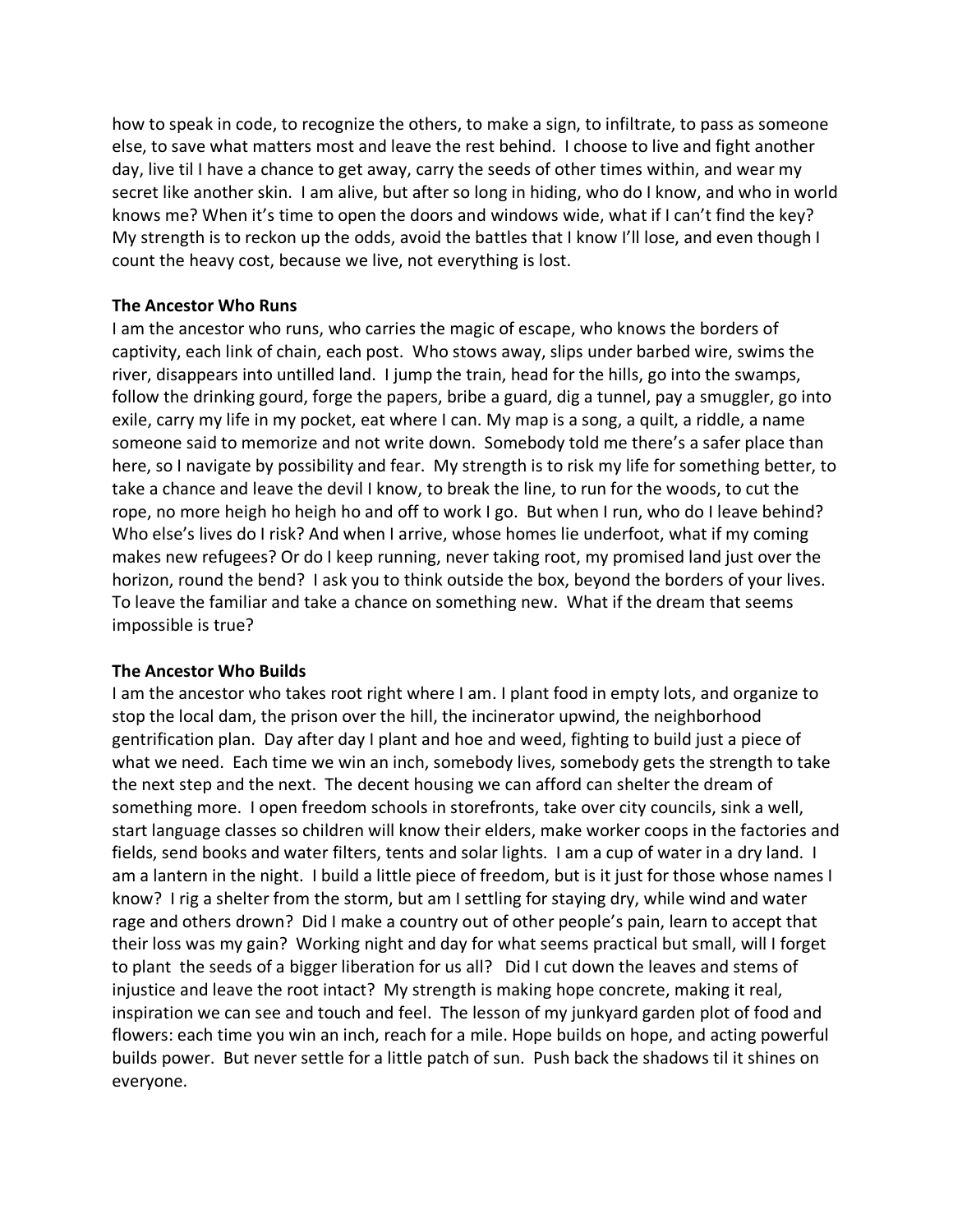#### **The Ancestor Who Confronts**

I am arise you prisoners of starvation, I am the walkout, the strike, the plantation house in flames, the raid on the settler town, the wheelchairs chained to fences, the ones who link arms and won't be moved, the ones who sit down, occupy, block roads, say no. I am the uprising, the overthrow, the revolution in the streets and in the hills. I go face to face, hand to hand, toe to toe. I shout from the rooftops, I hold the line, I make demands. Right here, right now is where I make my stand. Safety will only come when we have won, torn down the palaces, and captured all the guns. If we win, there will be nothing to run away from. If we lose, there will be nowhere on earth to run. My strength is to push back, to break down walls and break the tyrant's rule, to mobilize and fill the streets, to sue them for our future, to beat the drums, to make their everyday impossible, to disrupt, to tell the truth they want to hide, to bring the consequences home. But sometimes I hurl myself right at the wall and break my bones. Sometimes I burn out like a torch. Sometimes I'm hoarse from shouting, and can no longer sing. Sometimes I forget that fighting isn't everything.

### SONG OF THE NARROW PLACE

Once I built a warehouse, to store the grain and keep the hungry in line Once I built a warehouse, all locked and chained but none of the grain was mine.

Once I built a pyramid up to the sun Of brick and mortar and lime. that cast its shadow on everyone for a very long, long time.

When Pharaohs send their armies in they seize the land, they take our children away. We're deep in struggles, can't seem to win working double for half the pay.

Sometimes I at night I dream that we all have enough of food and shelter and ease, though times are hard and the living is rough, sometimes I dream we're free.

#### RED SEA

This is the place where the way is blocked, the end of the road, the edge of the land where we've been making do, making it through, just getting by from day to day. Here's where we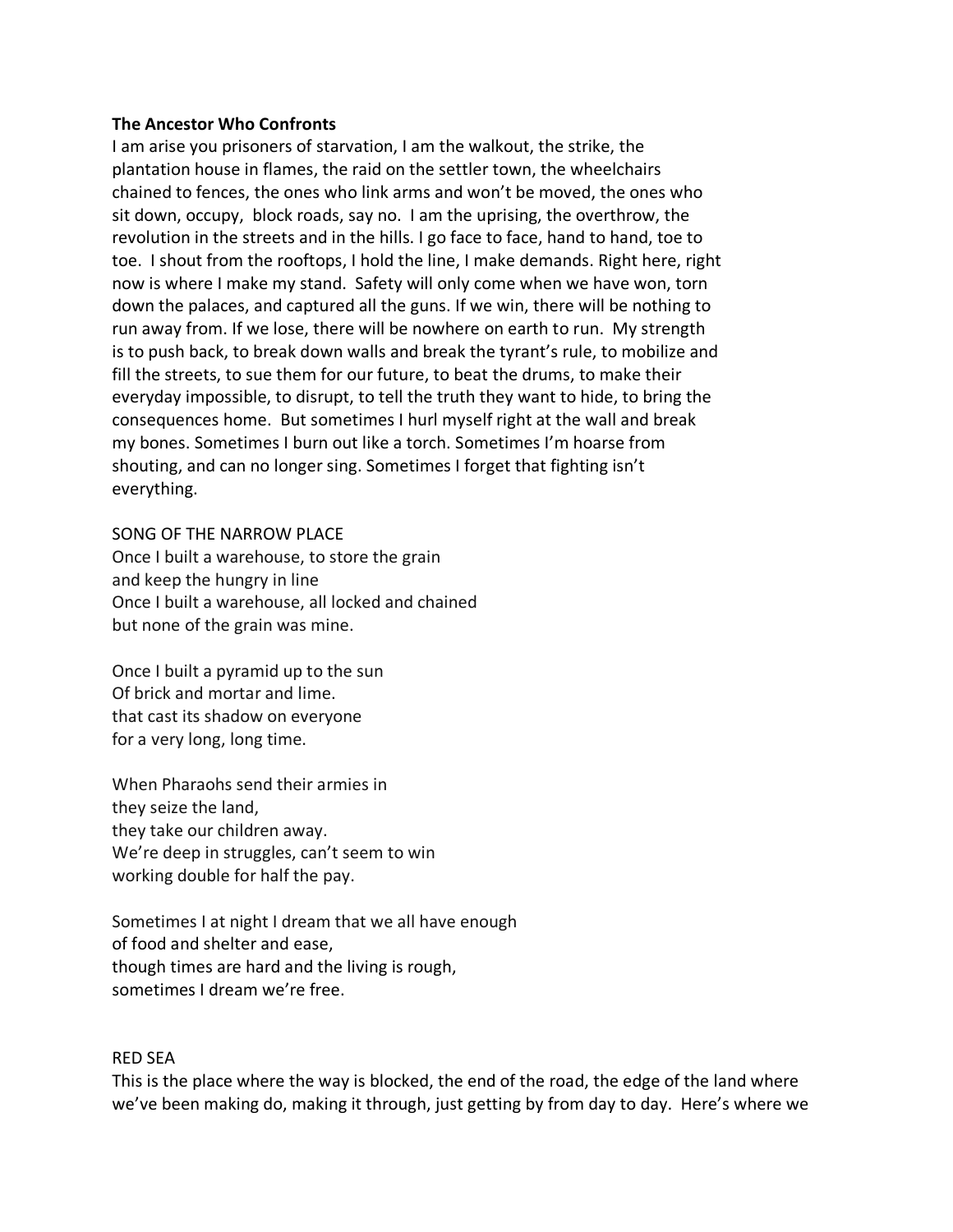decide: do we lie down, give up, ask nothing more than to deaden pain, or is this where patience runs out and resignation goes up in flames.

This tumultuous sea is where we choose to act, step off the land, right into the tide, sick and tired of being sick and tired, determined now to reach the other side.

This is when we threw down our tools and walked off the job, walked out of school, voted to strike, sat down in the road, when we spoke the forbidden language at the top of our lungs. This is the moment of enough is enough.

When one child too many was gunned down for breathing. When crowds marched to the border, demanding return. When the landlord raised the rent again, and we wouldn't pay. When the union bosses said accommodate, but young Clara Lemlich climbed up on a table yelling strike now, because we will not wait. When we walked to work in Montgomery. When we took our boats to Alcatraz. When we said not in my name, no more. When we marched against the Viet NamWar. When children walked out of classrooms in Soweto, in Managua, last month in their millions all around the world. When we lost our patience. When our outrage was bigger than our fear. When we said boycott, sanction, divest. When we said Sí Se Puede. When we said water is life, we will defend it. When we said Black. Lives. Matter.

At first we'll walk through the muck, hands clasped in a long chain of travelers, leaving the old life behind, everything we learned to live with, put up with, dying of it day by day, the mud of it dragging at our shoes. But as we walk into the water and keep walking deeper and deeper, even though the waves slap at our faces, we'll know this is how it happens. This is how the sea parts, the road opens, this is how things change.

So what is the edge you're standing at? Are you ready to wade into this water now and part this sea? What do you leave behind you, what are ready to push through, what will you not take anymore, what is your destination on the other shore?

#### **WANDERING**

When we came to the desert, after all the singing and dancing, we looked around and saw a dry land to the edge of the sky and no roads. We were tired, our feet were blistered, and we carried generations of trauma in our muscles and our bones. We sat in the sand and tried to draw a map of our safety, but the wind blew it away.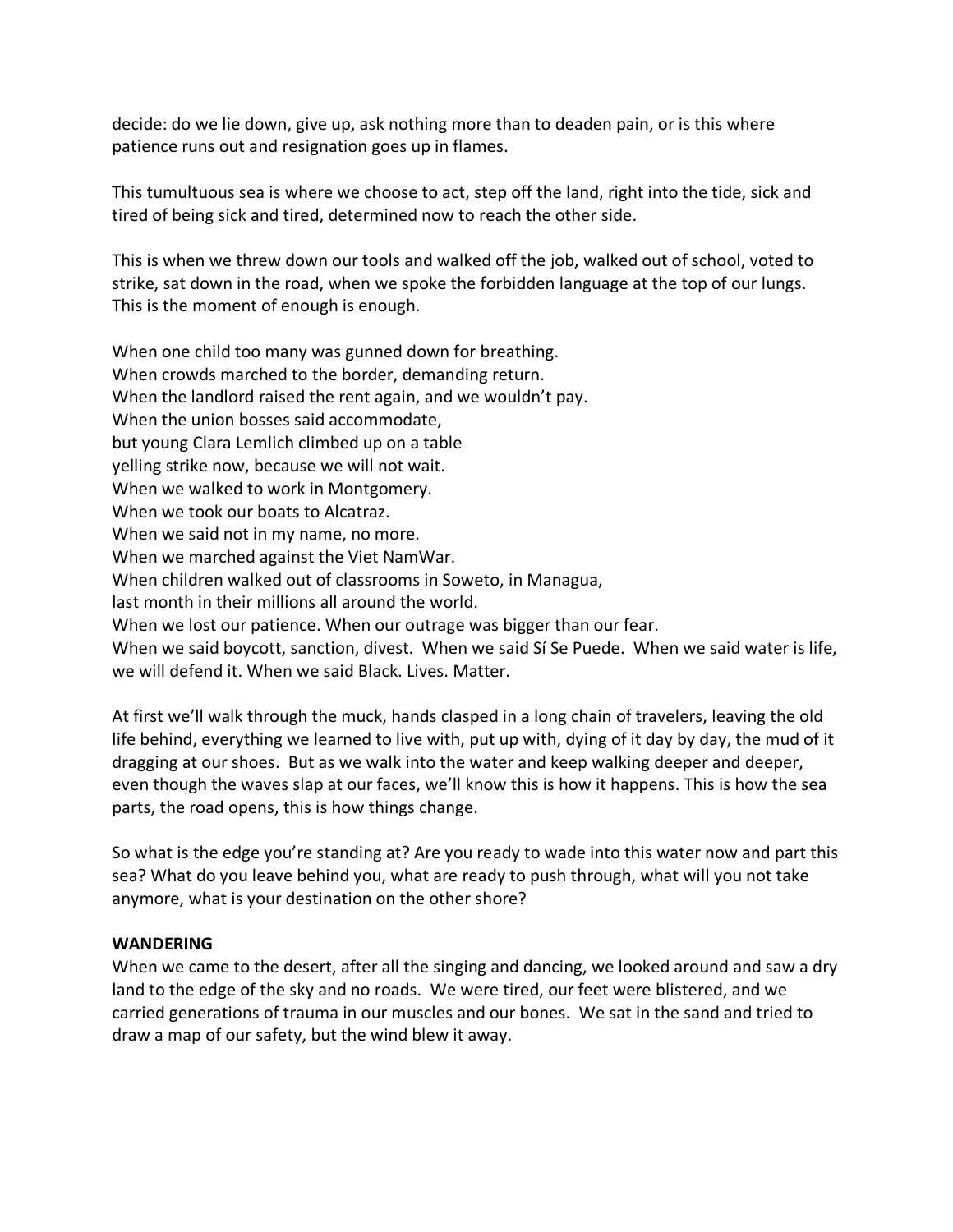We knew we were not alone there but we didn't believe it. Other groups of people passed in the distance, looking for who knows what. It wasn't our business. We had our own problems to solve. We watched them warily. We didn't ask.

We said first things first, pitch the tents, build fires, draw water from Miriam's wandering well. This is the circle of what we can afford to care about. After all, the manna won't last forever, and we were chosen to receive it. We avoided those other tents, the glow of their fires in the dusk. The freedom we were promised was for us, the tribe, the nation, our relatives, the ones whose names we could pronounce. Choosing each other over everyone else, this was our way to leave the bloody past behind, our never again. We were told to cleanse ourselves from the taint of what injustice did to us, and we thought it meant to stand up for ourselves alone, to claim our place, to wave our flag, to make our little ark, to build a homeland of our own, and close the borders—that's the way it's done.

So we didn't make it to the promised land, and we weren't the only ones. Oh, no. We saw them across the canyons, on the bluffs, down the valley, walking in circles just like us, looking for the small way in, losing our ways, trying to find the river's edge, the green mirage that always melted away.

And the ancestor who hides said: Trust no one. We only carry seed for a single field, so keep it concealed.

And the ancestor who runs said: Let's move along, walk faster, cover the ground. All those others would only slow us down.

And the ancestor who builds said: Our tents are our country. We are becoming who we need to be, to build that other home. Then we can learn to keep borders of our own.

And the ancestor who confronts said: Fight whoever is in our way. This the only way to win our place. Anyone who tries to stop us wears Pharaoh's face.

But as we lay under the stars, we heard the wailing of their flutes, and slowly the ache of captivity began to heal. We remembered the women who washed their clothing in the river where we washed our own, how all our backs bent together, to pull the blocks of stone, how we sang in different languages to ease our pain, how the words were different, and the melodies, but the song was the same.

As we remembered, as we wept, as we became accustomed to walking free, slowly the faces of those other travelers began to change, we saw their thirst and weariness, their laughing eyes, their calloused hands. Began to wonder, what are their names? How did we forget them? How did we break apart? We heard how their drumming in the night echoed the beating of their hearts.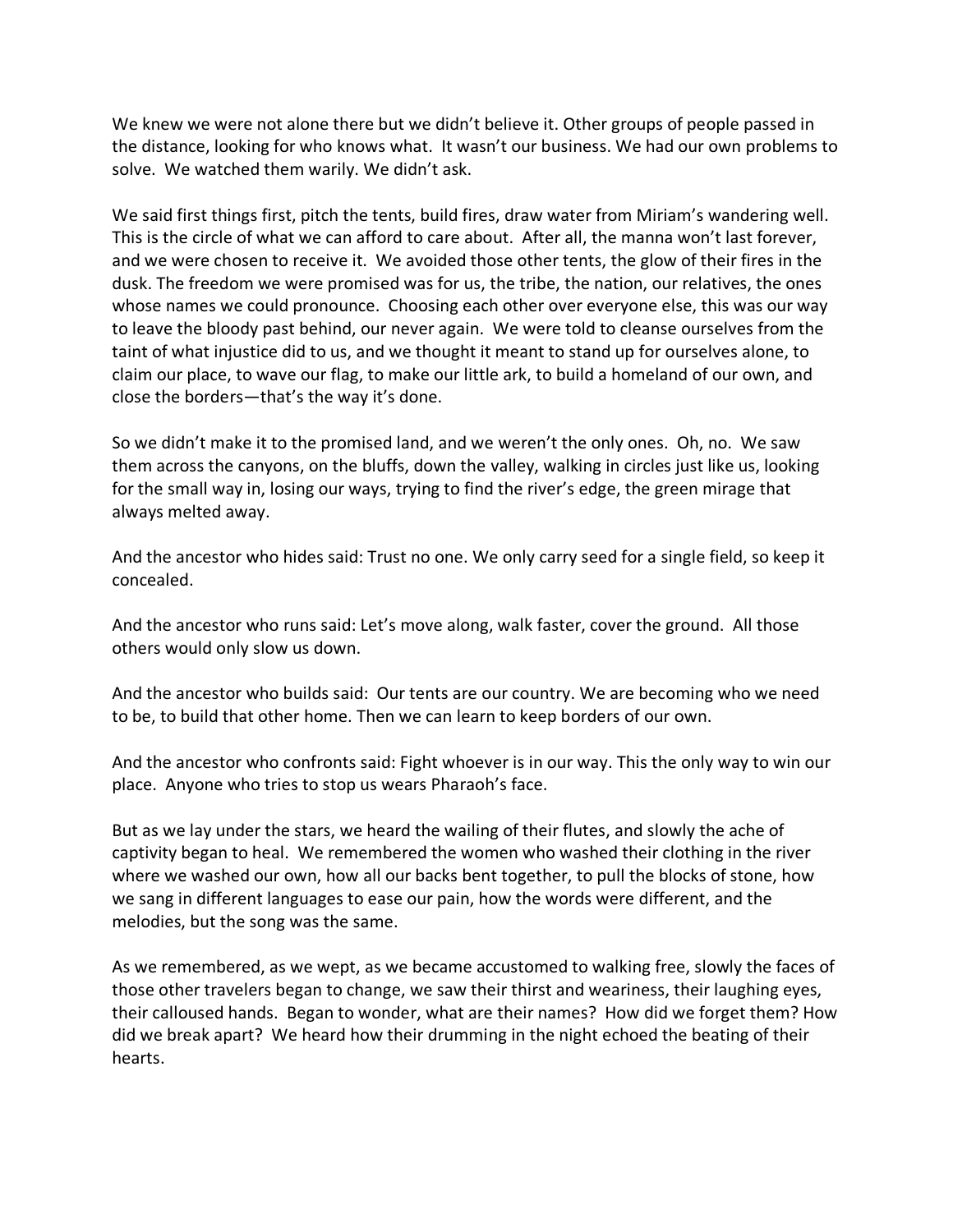Step by step we learned to braid our paths, to trade our stories round the fire. Sometimes we help each other over stones, share water when we find it, handfuls of oasis dates. And sometimes we feel the clutching at our hearts, grow fearful and angry, forget each other and betray.

We sing solidarity together, but we have our doubts. If we're one for all, will the all really be for one?

#### Everyone chants:

*It is we who plow the deserts; fill the armies they command Load the trucks and type the memos, harvest crops across the land. Now we stand outcast and starving, while the budget cuts expand.* 

*But is our union really strong?* 

*It is we who wash the dishes, cook the soup and fold the shirts care for other people's babies, patch up everybody's hurts. Though your lives depend upon us, still you treat us all like dirt.*

*But when push comes to shove, who can we really count on?* 

But we're making progress now. We see the river far ahead and though we falter, still, we take each other's hands. At last we know we'll get there, though the going's slow. We practice every day how we'll ford the flood, hands around wrists, making a rope from bank to bank, a kinship deeper and more true than blood. What makes us chosen is that we choose each other, moving at the speed of trust, together.

The one who hides, carries the seeds and scrolls for all. The one who runs, runs ahead to scout the way. The one who builds, is organizing teams, the one who fights is fighting for collective dreams. We still lie down among the stones and thorns, but we smell the milk and honey on the breeze.

End of Passover Sequence

## **A Sweet Year of Struggle**

May we have a sweet year of struggle. May we sing and hear our voices multiplied. May we find the deep roots of courage in love and feel it rise in us like sweet maple sap simmered in the heat of this hard work, the remaking of the world, until joy sugars our days.

Just as honey is made in the collective of shimmering wings